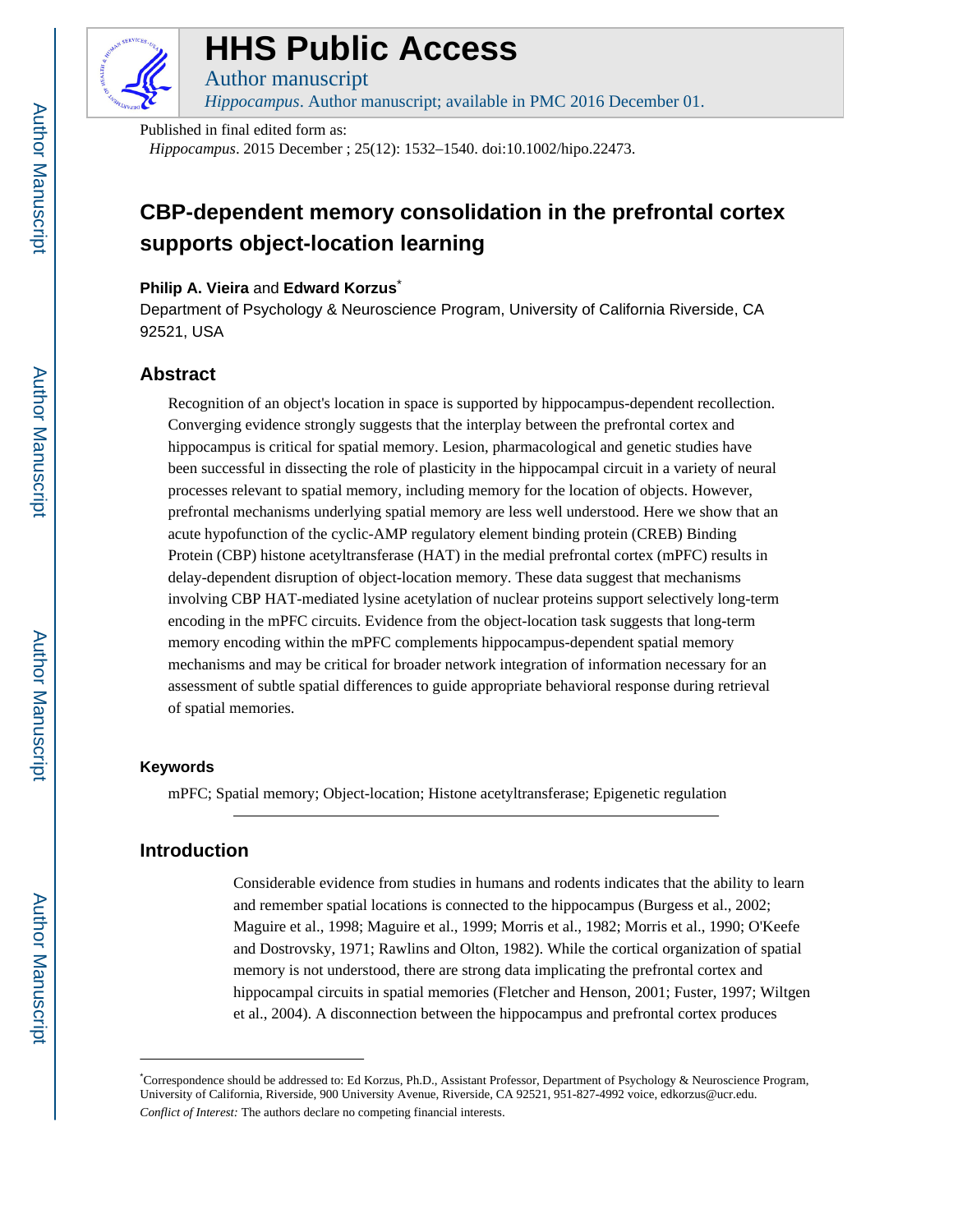deficits in spatial learning (Floresco et al., 1997). The prefrontal circuit is also involved in the retrieval of remote contextual fear memory (Bontempi et al., 1999; Frankland et al., 2004; Maviel et al., 2004; Wiltgen et al., 2004). In addition, electrophysiological studies in rodents have shown that the prefrontal cortex is involved in spatial working memory (Horst and Laubach, 2009) and neurons in the medial prefrontal cortex are phase-locked to the hippocampal theta rhythm (Siapas et al., 2005).

Recent studies in the field of learning and memory suggest that epigenetic mechanisms may play a role in synaptic plasticity and memory consolidation (Peixoto and Abel, 2012; Sweatt, 2009). The most widely considered molecular mechanism for synaptic plasticity and memory postulates that N-methyl-D-aspartate receptor (NMDAR)-mediated mechanisms induce phosphorylation of the cyclic-AMP regulatory element binding protein (CREB) transcription factor, which in turn recruits CREB Binding Protein (CBP) (Chawla et al., 1998; Chrivia et al., 1993; Gonzalez et al., 1989; Hardingham et al., 1999). CBP comprises intrinsic histone acetyltransferase activity (HAT) (Bannister and Kouzarides, 1996; Korzus et al., 1998), which regulates the local chromatin structure required for NMDAR- and CREB-dependent gene expression (Lu et al., 2003), believed process thought to control long-term memory consolidation(Alarcon et al., 2004; Barrett et al., 2011; Korzus et al., 2004; Maddox et al., 2013; Valor et al., 2011; Wood et al., 2005). The cognitive effects of CBP hypofunction depend on the temporal and spatial neuronal patterns of the molecular dysfunction. When expressed in neurons during postnatal development, CBP mutations can produce additional cognitive deficits including the inability to form short-term memories (Chen et al., 2010). A number of independent manipulations to down-regulate CBP acetyltransferase activity target the adult living brain in order to avoid developmental confounds. These studies provide strong evidence for the selective role of CBP in the adult brain in LTP and long-term memory consolidation (Barrett et al., 2011; Korzus et al., 2004; Maddox et al., 2013; Valor et al., 2011). Some studies described specific effects, e.g., focal CBP knockout targeted to the dorsal CA1 area of the hippocampus has no effect on basal synaptic transmission, upstream signaling including CREB phosphorylation and short-term memory for object-location, whereas obvious deficits in LTP and long-term memory for object-location existed (Barrett et al., 2011). This observation is consistent with hippocampal lesion studies implicating the hippocampus in the object-location task (Barker and Warburton, 2011). In addition, these studies suggest that CBP-dependent plasticity in the hippocampus is part of the mechanism underlying the consolidation of memory for object-location and demonstrate that CBP hypofunction causes a delay-dependent memory deficit.

Animal lesion studies clearly link the mPFC to learning of spatial-object associations (Barker and Warburton, 2011). However, it is unclear what type of information is encoded into prefrontal circuitry during learning of spatial-object associations. For example, bilateral lesions or pharmacological inhibition of the mPFC have consistently shown a deficit in object-in-place test, e.g. (Barker et al., 2007; Barker and Warburton, 2011). However, inconsistent effects were observed on other versions of spatial memory tasks such as the object-location task (Barker et al., 2007; Ennaceur et al., 1997; Nelson et al., 2011). This may indicate that the mPFC is integrating information about task-specific rule learning and/or an object's spatial associations, and the differences between previous reports may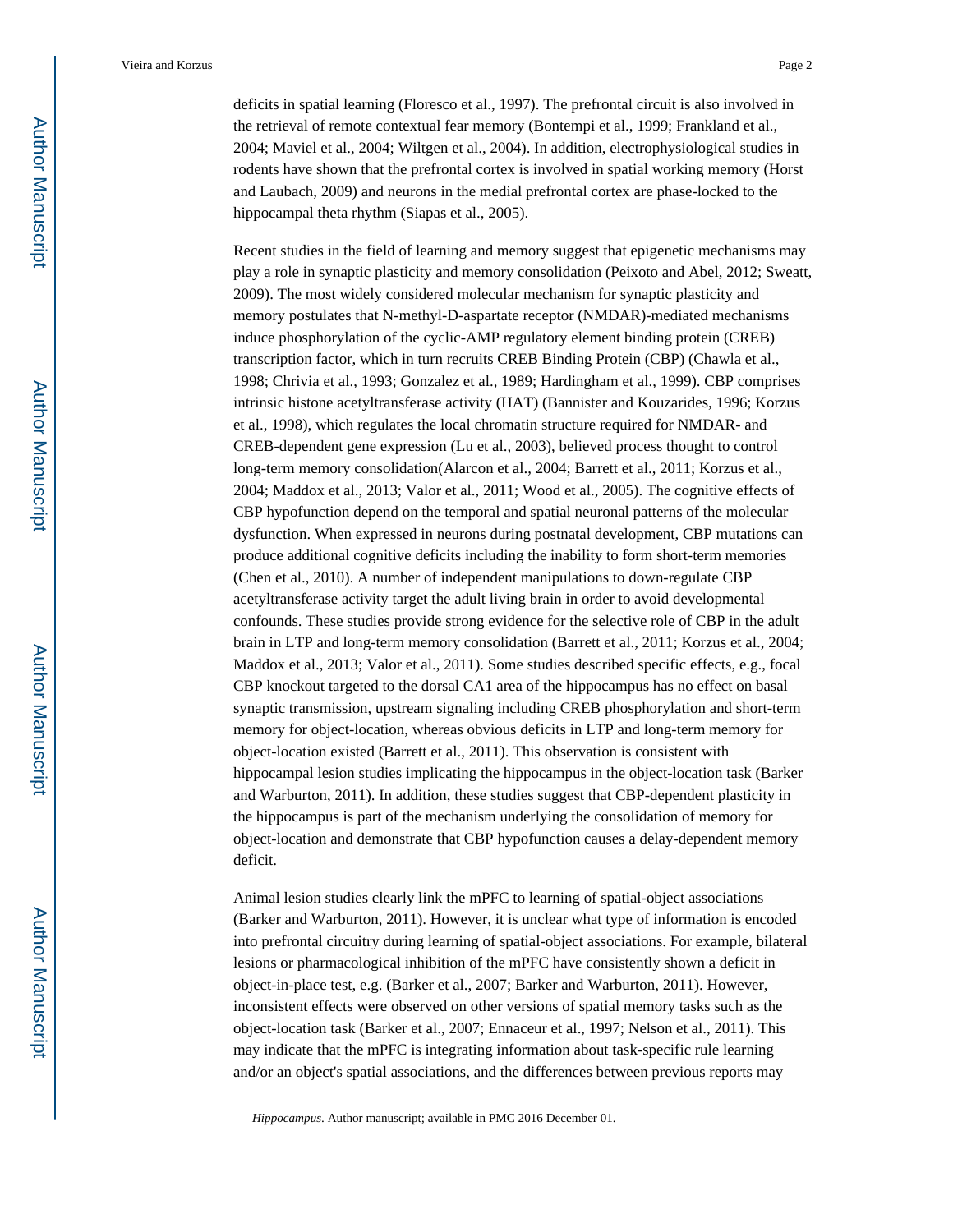arise from differences in task demands. In this study we examine the role of CBP-dependent mechanisms in the mPFC in spatial memory using mutant mice expressing a repressor of CBP acetyltransferase activity in the mPFC. Evidence from the object-location task, indicated that mPFC circuitry is critical for spatial memory recall in a delay-dependent manner.

#### **Materials and Methods**

#### **Subjects**

C57BL/6 mice from Jackson Laboratory were used for all experiments. Prior to any procedure, the mice are weaned at postnatal day 21, housed 4 animals to a cage with samesex littermates, maintained on a 12 hr light/dark cycle, and had *ad libitum* access to food and water. Autoclaved bedding was changed every week. All procedures were approved by the UC Riverside Institutional Animal Care and Use Committee in accordance with the NIH guidelines for the care and use of laboratory mice. All of the physiological and behavioral tests were performed during adulthood (P70-P150) and counter-balanced for sex.

#### **Surgery**

The injection protocol has been previously described by Cetin et al. (Cetin et al., 2006). In this study, 2-4-month-old mice were individually housed and weighed to determine the appropriate drug ratios to use. Atropine was injected to help with breathing [.02 mg/kg body weight]. The mice were then placed into an isoflurane chamber to induce anesthesia, mounted in a heated stereotaxic apparatus and supplied with a constant flow of isoflurane/ oxygen mix. The scalp was shaved and sanitized with 70% ethanol. The ear bars, bite bar and nose clamp were adjusted to firmly hold the head in place. A midline incision was made on the scalp and surgical hooks were placed to keep the skull exposed. Sterile PBS was added as needed to prevent the skull from drying. The head was leveled by comparing bregma and lambda coordinates until they were equivalent. Injection sites were calculated based on bregma coordinates, and a dental drill was used to thin the skull over the injection site. A 27G needle was then used to remove the thinned bone. A 5-μl calibrated glass micropipette [8 mm taper, 8 μm internal tip diameter] was fitted with a plastic tube connected to a 10-ml syringe and lowered onto a square of Parafilm containing a 4-μl drop of virus. The syringe was aspirated to fill the micropipette with 1 μl of solution before moving it to the injection site. The micropipette was slowly lowered to the proper stereotaxic coordinates and pressure was applied to the syringe to inject 0.6 μl of solution at a rate of 50 nl/min. After the total volume was injected, the micropipette was withdrawn slowly to avoid backflow, and the injection site was cleaned with sterile cotton swabs. The skin was sutured and antibiotic was applied to the scalp. Lidocaine was subcutaneously injected near the site followed by an intraperitoneal injection of sterile PBS [30 ml/kg body weight] to prevent dehydration. The mouse was kept warm by placing its cage on a heated plate and injected with buprenorphine [.05 mg/kg] for pain relief. On post-surgical days 1 and 2, the mouse received subcutaneous injections of meloxicam [1 mg/kg] to relieve pain. Animals were monitored for any signs of distress or inflammation for 5 days after surgery. Behavioral experiments were performed 5-20 days post-surgery.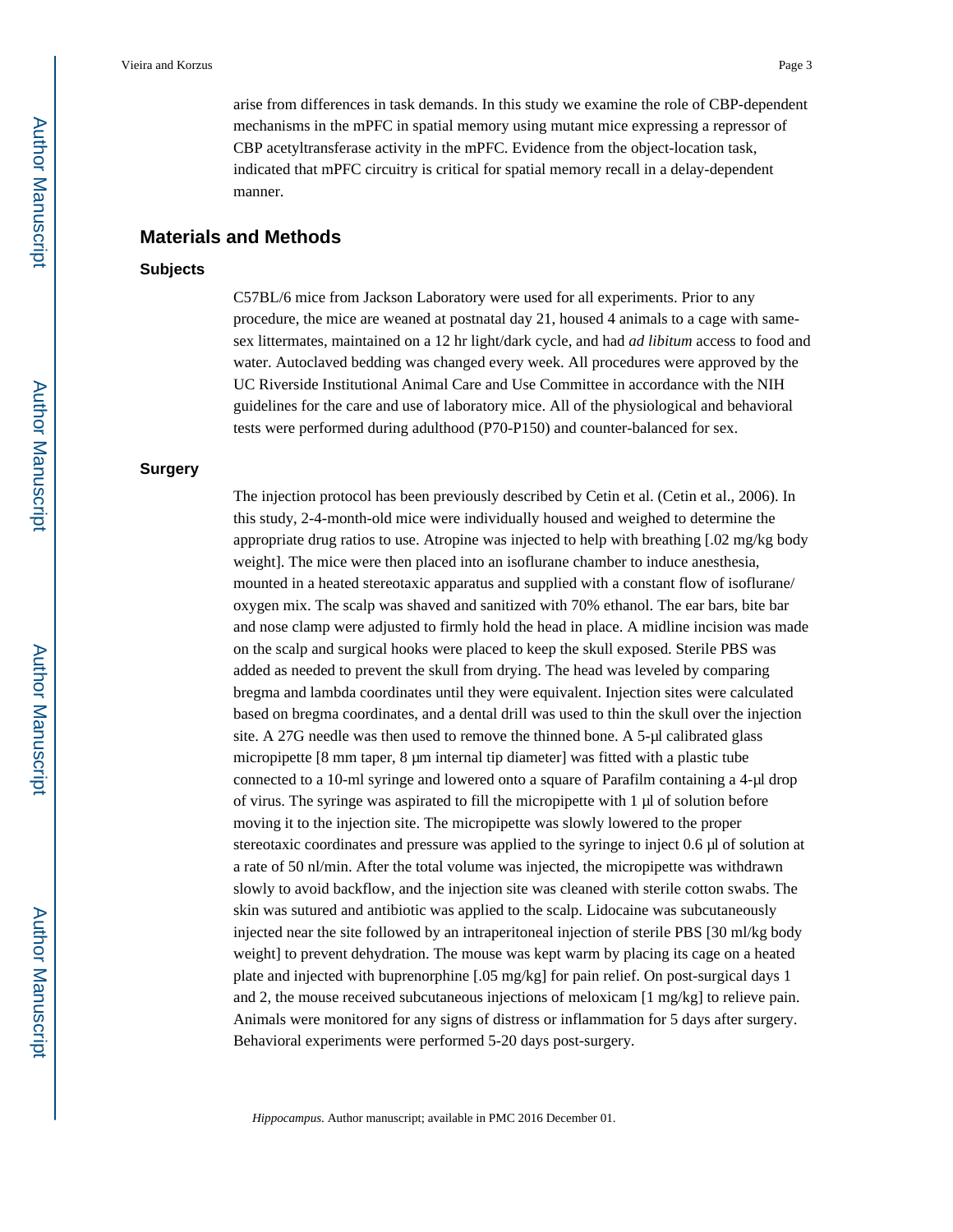The infralimbic and prelimbic cortices were targeted at the following stereotaxic coordinates: Bregma; AP 2.0, ML±0.4, DV 1.4. The viruses were prepared by Dr. Rachael Neve (MIT, Viral Core Facility). HSV viruses are effectively expressed in neurons in the mPFC. We observed stable expression of the virus in the mPFC during the first 4 weeks post-injection.

#### **Behavioral Testing**

**Object-location task—The mice were habituated in a testing apparatus 3 times for 15** min each 2 days prior to training. The testing apparatus used in the study was an open field arena  $(17'' \times 17'' \times 12'')$  with clear Plexiglas walls, a white acrylic floor and visual cues (located on north and east sides), which were visible in the arena. A lamp and behavior recording camera was installed above the testing arena. The mice performed four training trials for 5 min each trial with an ITI of 3 min. During the first trial, the mice were rehabituated to the arena without objects. In trials 2-4, two identical objects were placed in the NW and NE corner of the arena, and the mice were allowed to explore the objects for 5 min for each trial. Memory was then assessed during a single, 5 min test trial after a 5 min delay (for short-term memory) or 24 hr delay (for long-term memory). During the test trial, replicas of the training objects were placed in a familiar [NW] corner and a novel [SE] corner. The position of the moved object was counterbalanced between mice. Wild type mice showed an exploratory preference for the novel location [SE]. Data collected for the 5min-delay test (Figure 2B) and the 24h-delay test (Figure 2C) were generated from two separate cohorts of mice.

#### **Histology**

Mice were anesthetized using  $CO<sub>2</sub>$  and transcardially perfused first with PBS and then 4% PFA. The extracted brain was soaked in 4% PFA overnight and then transferred to PBS until histological sectioning. For c-fos and p-CREB staining, neural activity was induced by a pentylenetetrazole (PTZ, Sigma) seizure protocol (Ferraro et al., 1999). Briefly, mice were injected with 50mg/kg of PTZ and sacrificed one hour after the first episode of a partial clonus seizure. In this study, 50-μm-thick sections of the mPFC were obtained using a Compresstome VF-300 (Precisionary Instr., Greenville, NC) and placed in a 24-well plate for free-floating immunohistochemistry (IHC) according to a previously described protocol (Vieira et al., 2014). The sections are washed 3 times for 10 min in a wash buffer (PBS, 0.3% Triton x-100, 0.02%  $\text{NaN}_2$ ) followed by a 1-hr incubation in blocking buffer (5% normal goat serum in washing buffer), followed by a 10-min incubation in the wash buffer. The sections were incubated overnight at 4C° with primary antibodies: anti-c-Fos Rabbit IgG (Calbiochem, Cat No: PC38, 1:1000 dil.) or anti-pCREB (Santa Cruz, Cat No: SC7978- R, 1:500 dil.). After three washes with the wash buffer, the sections were incubated with secondary antibodies (Alexa568-goat anti-rabbit IgG (Molecular Probes, 1:2000 dil.) in blocking buffer for 4 hr at room temperature. TO-PRO-3 stain (Molecular Probes, 1:1000 dil.) was used as a nuclear marker. The sections were washed again three times with the wash buffer before mounting for viewing. Negative control slices were performed for each row of the well plate, undergoing the same IHC procedure but missing primary antibodies. After immunostaining, the tissue was mounted directly onto glass slides, covered, and sealed with nail polish before imaging.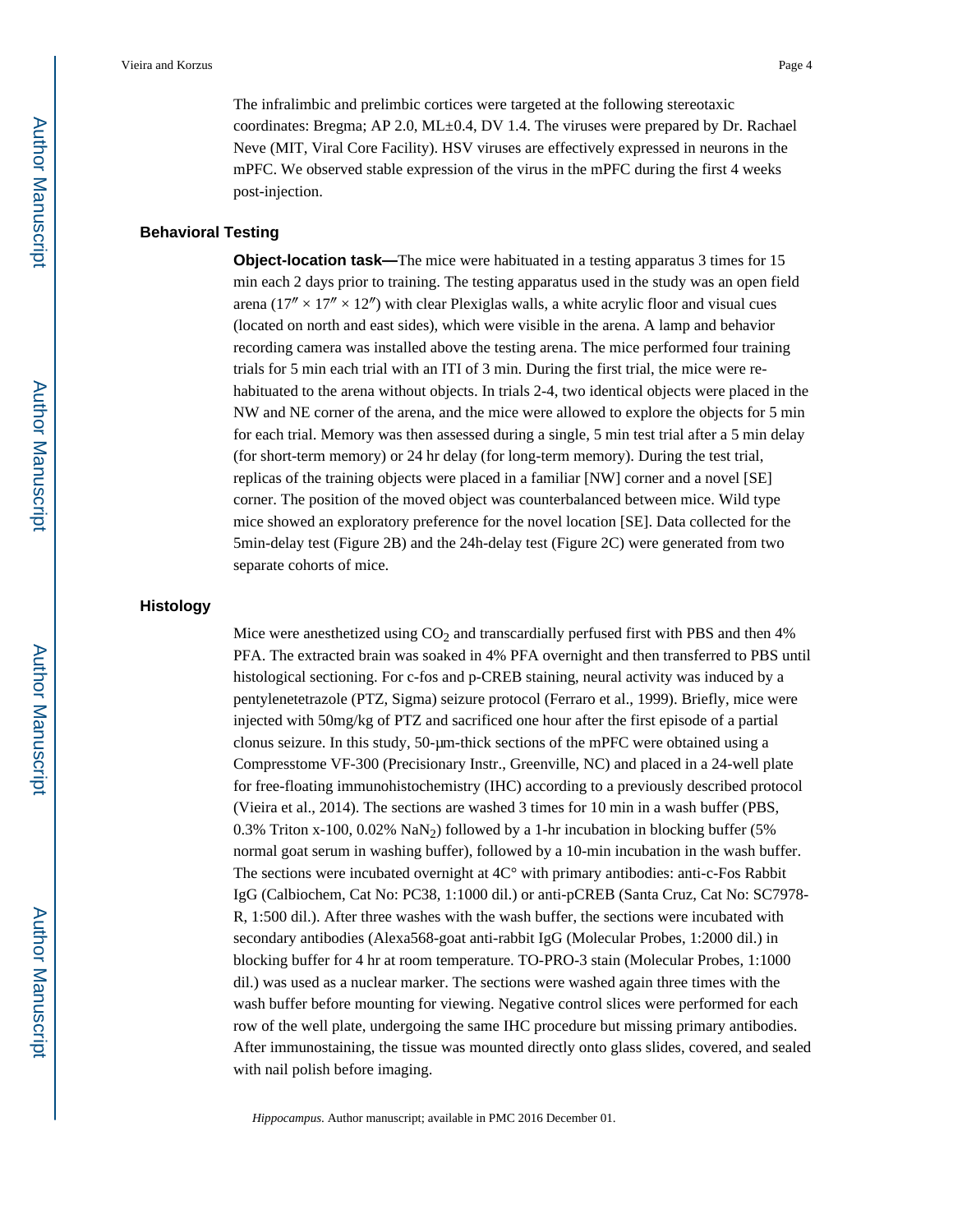# **Imaging**

Immunostained tissue was analyzed using a semi-automatic laser scanning confocal microscope (Olympus FV1000) controlled by the FluoView software. GFP, Alexa568, and TO-PRO3 were imaged using 473-nm, 559-nm, and 647-nm lasers, respectively. Brain sections were imaged using identical microscope settings. 50-micrometer z-stacks (representative images) or a single optical section (fluorescent intensity measurements) were obtained from the PL region in the mPFC. The fluorescence intensity was measured using 20x objective (XLUMPLFL20XW, NA 0.95) and quantification was performed using a single optical section. Gain and offset of each channel were balanced manually using Fluoview saturation tools for maximal contrast. All settings were tested on multiple slices before data collection and brain slices were imaged using identical microscope settings once established. The background fluorescence for each channel using established image acquisition settings was measured in negative control experiments for each group (secondary without primary) and subtracted from final image calculations. The fluorescence intensity quantification was performed on original images by the use of Olympus Fluoview software without any non-linear image adjustments. The region of interest (ROI) was a 5 μm circle placed on cells expressing GFP within the nucleus indicated by TO-PRO3 and fluorescence corresponding to P-CREB or c-Fos was measured from randomly selected 75-85 cells per animal. Fluorescence intensities were normalized to the mean of the control group before further statistical analysis.

#### **Data analysis**

The discrimination Index (DI) was expressed as the absolute difference in the time spent exploring the moved and unmoved objects divided by the total time exploring both objects and calculated according to the formula  $DI = ((Time_{Moved} Object - Time_{Unmoved} Object))$  $(Time_{Moved}$  Object +  $Time_{Un moved}$  Object)).

The experimenters were blind to the group conditions. Data are expressed as the means  $\pm$ SEM. N indicates number of animals. Statistical analysis was performed using Prism 6 software (GraphPad Software, Inc.) The Student's *t*-test was used for statistical comparisons. A p<0.05 was considered statistically significant. The asterisks indicate statistical significance: \*,  $p < 0.05$ , \*\*,  $p < 0.01$ , \*\*\*,  $p < 0.001$ .

# **Results**

To gain insight into the prefrontal mechanisms controlling spatial memory we used mutant mice expressing CBP HAT in the mPFC (referred to as CBPHAT<sup>PFC-hypo</sup> mice) that are described previously (Vieira et al., 2014). The CBP HAT mutant carries a substitution mutation of two conserved residues  $(Tyr^{1540}/Phe^{1541}$  to Ala<sup>1540</sup>/Ala<sup>1541</sup>) in the acetyl CoA binding domain and is a potent repressor of CBP-dependent histone acetylation (Korzus et al., 1998). Previous data demonstrated that CBP HAT expressed in neurons blocks selectively long-term memory without affecting information acquisition or short-term memory (Korzus et al., 2004). CBPHAT<sup>PFC-hypo</sup> mice express CBP HAT and the fluorescent marker enhanced green fluorescent protein (eGFP) in the mPFC (Figure 1A-B). For control mice, we injected a virus expressing eGFP only in the mPFC. Analysis of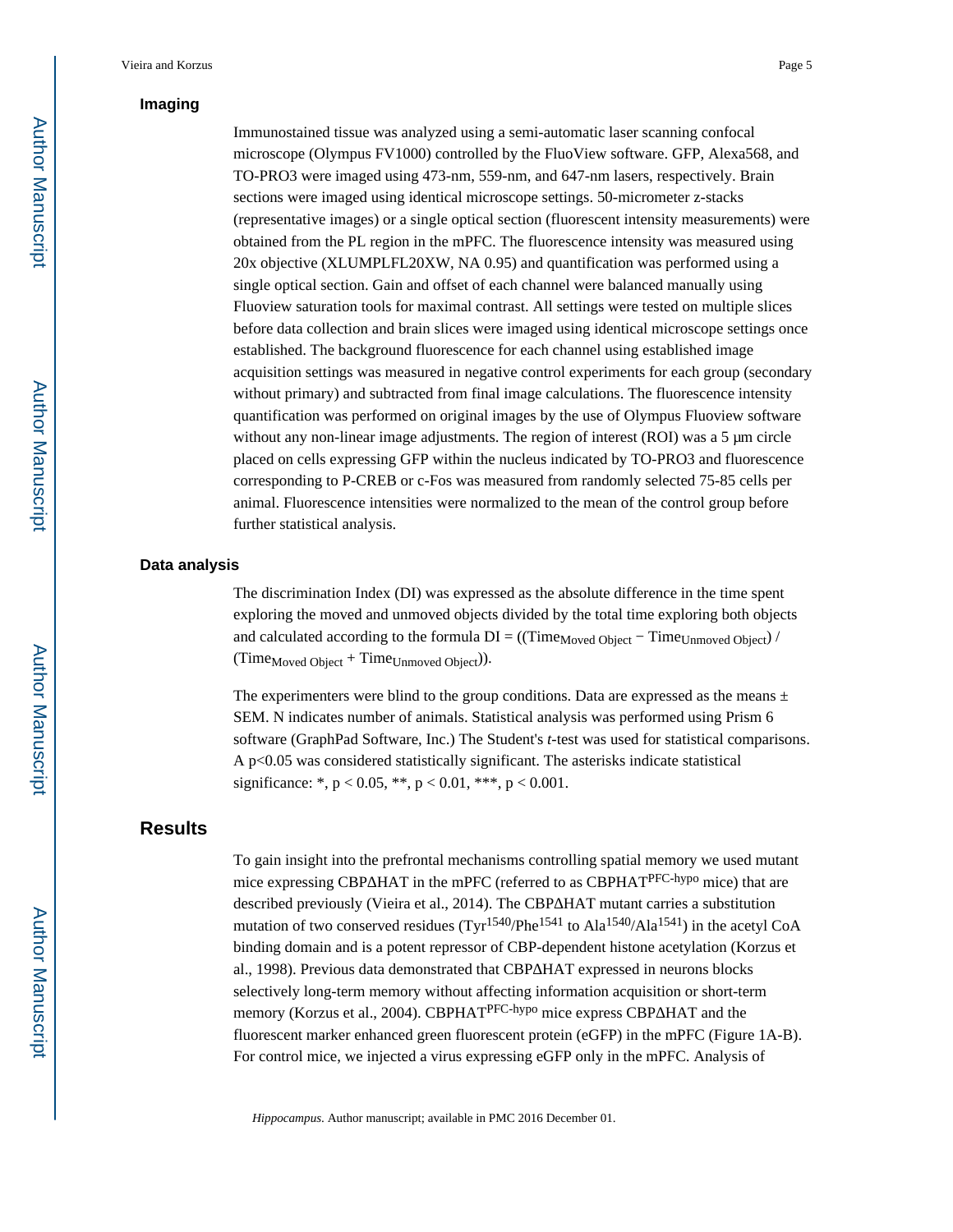CBPHATPFC-hypo and control animals revealed that expression of mutant proteins were targeted to neurons in the mPFC (Vieira et al., 2014). Vieira et al. (2014) also reported that CBP HAT is an effective inhibitor of histone acetylation in prefrontal neurons in CBPHATPFC-hypo mice (Vieira et al., 2014). Conditioned CBPHATPFC-hypo mice displayed decreased level of acetylated histone H3 (t(10) = 2.38, p = 0.038) and decreased level of acetylated histone H4 (t(10) = 2.97,  $p = 0.014$ ) in cells expressing GFP when compared to conditioned control animals (Vieira et al., 2014). These data are consistent with previous studies reporting downregulation of acetylated histones in CBP deficient mutant mice (Alarcon et al., 2004; Barrett et al., 2011; Chen et al., 2010; Korzus et al., 2004; Peixoto and Abel, 2012; Valor et al., 2011; Wood et al., 2005).

Environmentally driven neuronal activity is known to induce the expression of immediateearly genes, including *c-Fos* (Hunt et al., 1987; Morgan et al., 1987; Tischmeyer and Grimm, 1999) and *c-Fos* has been used for more than two decades to map neuronal activity. In addition, the *c-Fos* promoter has been useful for the detection of neuronal activity in optogentic studies (Schoenenberger et al., 2009) and in a design of genetic activity reporters (Reijmers et al., 2007). It has been demonstrated that CBP is recruited to the *c-Fos* promoter after induction of the NMDA receptor (Impey et al., 2002). NMDA receptor-dependent synaptic reinforcement has been recognized as a crucial process for memory consolidation (Tsien et al., 1996). Consistent with previous studies (Korzus et al., 2004), we demonstrated that the histone acetyltransferase activity of CBP was required for normal *c-Fos* gene expression in the mPFC. The expression of CBP HAT in mPFC neurons abolished neuronal activity-induced elevated levels of *c-Fos*. (Figure 1C. t-test for levels of c-Fos expression:  $t(14) = 4.31$ ,  $p = 0.0007$ ; Ctrl:  $1.00 \pm 0.04$ ,  $n = 8$ ; CBPHAT<sup>PFC-hypo</sup>,  $0.50 \pm 0.11$ ,  $n = 8$ ;).

CREB is a transcription factor required for memory consolidation (Bourtchuladze et al., 1994; Josselyn et al., 2001; Kida et al., 2002; Pittenger et al., 2002), and CREB phosphorylation at S133 is a minimal requirement for CBP recruitment to an induced promoter and for subsequent transcriptional activation via cyclic-AMP response element (CRE) (Chrivia et al., 1993). In addition, phosphorylated CREB (pCREB) has been implicated in activation of *c-Fos* gene in neurons (Ghosh et al., 1994; Ghosh and Greenberg, 1995; Ginty et al., 1994; Ginty et al., 1993). A deficiency in *c-Fos* activation in CBPHATPFC-hypo mice (Figure 1C) provided *in vivo* evidence that CBPHAT-dependent epigenetic regulation was critical for the transcriptional activation of *c-Fos* gene expression in prefrontal neurons. If this interpretation is correct, then the neuronal activity-induced upstream signaling should not be affected by CBP HAT. To test this idea, we examined neuronal activity-induced CREB phosphorylation responses in CBPHATPFC-hypo mice. CBPHATPFC-hypo mice showed normal levels of neuronal activity-induced CREB phosphorylation. Expression of CBP HAT in mPFC neurons showed no effect on the neuronal activity-induced elevated levels of CREB phosphorylation (Figure 1D. t-test for levels of P-CREB: t-test:  $t(10) = 1.12$ ,  $p = 0.287$ ; Ctrl:  $1.00 + 0.04$ ,  $n = 6$ ; CBPHAT<sup>PFC-hypo</sup>:  $0.93 + 0.04$ ,  $n = 6$ ).

To determine whether spatial memory depends on CBP HAT-mediated signaling in the mPFC, we tested the performance of CBPHATPFC-hypo and control animals on the objectlocation task (Figure 2A). There was no effect of CBPHAT hypofunction on the total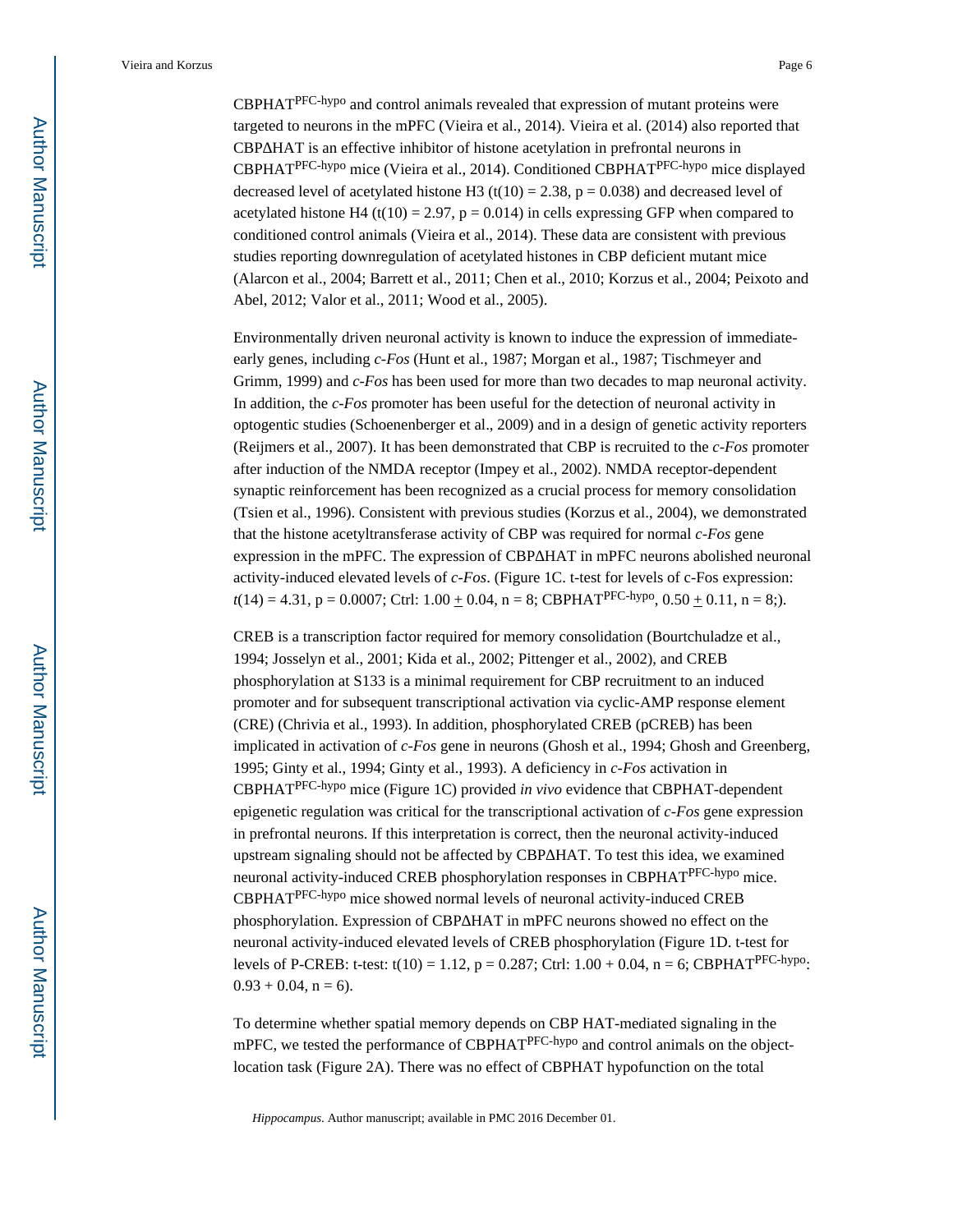exploration time during either the training phase (Figure 2B left panel. Train - mean total exploration time.  $t_{(12)} = 0.61$ , p = 0.280; Ctrl: 19.21 s  $\pm$  2.70 s, n = 7; CBPHAT<sup>PFC-hypo</sup>: 13.38 s  $\pm$  2.23 s, n = 7) or the test phase following a 5 min delay (Figure 2B left panel. Test mean total exploration time.  $t_{(12)} = 0.75$ ,  $p = 0.760$ ; Ctrl: 12.21 s  $\pm$  1.67 s, n = 7; CBPHAT<sup>PFC-hypo</sup>: 13.25 s  $\pm$  3.05 s, n = 7). CBPHAT<sup>PFC-hypo</sup> mice exhibited normal acquisition and short-term memory in the object-location task (Figure 2B right panel. Discrimination Index.  $t_{(12)} = 0.175$ , p = 0.864; Ctrl: 0.31  $\pm$  0.06 %, n = 7; CBPHAT<sup>PFC-hypo</sup>:  $0.32 \pm 0.14$ %, n = 7). These data demonstrate that CBPHAT<sup>PFC-hypo</sup> mice expressing a repressor of histone acetylation in the mPFC were able to learn and form short-term memories lasting at least 5 min in the task. This also indicated that viral infection and stereotaxic surgery did not introduce any abnormalities to the prefrontal circuitry that would affect normal information acquisition or memory retrieval on the object-location task.

Next, we tested CBPHAT<sup>PFC-hypo</sup> mice on the object-location task following a 24 hr delay after initial training (Figure 2c). Total exploration times did not differ between groups in the train phase (Figure 2C left panel. Train - mean total exploration time.  $t_{(12)} = 0.91$ , p = 0.200; Ctrl: 22.37 s  $\pm$  2.40, n = 7; CBPHAT<sup>PFC-hypo</sup>: 29.25s  $\pm$  1.70 s, n = 7) or the test phase following a 24 hr delay (Figure 2C left panel. Test - mean total exploration time.  $t_{(12)} = 1.12$ ,  $p = 0.150$ ; Ctrl: 24.50 s  $\pm$  2.30, n = 7; CBPHAT<sup>PFC-hypo</sup>: 34.76 s  $\pm$  2.26 s, n = 7). Long-term memory for object-location is dependent on the integrity of CBP HAT–dependent mechanisms in neurons within the mPFC (Figure 2C right panel. Discrimination index.  $t_{(12)}$ )  $= 2.78$ , p = 0.017; Ctrl: 0.33  $\pm$  0.11, n = 7; CBPHAT<sup>PFC-hypo</sup>: 0.03  $\pm$  0.10, n = 7), suggesting that CBP-dependent signaling in the mPFC is recruited for learning spatial-object associations and supports specifically long-term memory for object-location, but is dispensable for short–term memory for object-location.

# **Discussion**

CBPHATPFC-hypo mice showed normal performance during a short-term memory test on the object-location task but long-term memory for object-location was disrupted. Our results are consistent with a specific requirement for the intrinsic histone acetyltransferase activity of CBP in the transcriptional signaling required for long-term memory consolidation but not for learning and short-term memory. CBP-mediated nucleosome acetylation is believed to have impacts on chromatin structure and mediates gene-specific removal of epigenetically controlled repression(Fischle et al., 2003; Jaenisch and Bird, 2003; Rosenfeld and Glass, 2001) followed by the induction of transient transcriptional changes associated with longlasting forms of neuronal and behavioral plasticity. It is also possible that nuclear nonhistone substrates for CBP acetyltransferase activity might be involved in epigenetic mechanisms controlling memory consolidation. Known non-histone substrates for nuclear acetyltransferases include CREB (Lu et al., 2003), proteins regulating chromatin remodeling and gene expression such as p53 (Gu and Roeder, 1997) and many others (Glozak et al., 2005; Kimura et al., 2005; Kouzarides, 2000; Sterner and Berger, 2000; Yang, 2004). Both CREB (Bourtchuladze et al., 1994; Dash et al., 1990; Josselyn et al., 2001; Kida et al., 2002; Pittenger et al., 2002; Yin et al., 1994) and CBP (Alarcon et al., 2004; Guan et al., 2002; Hirano et al., 2013; Korzus et al., 2004; Liu et al., 2013; Wood et al., 2005) have been implicated in memory consolidation in a variety of species. The molecular mechanism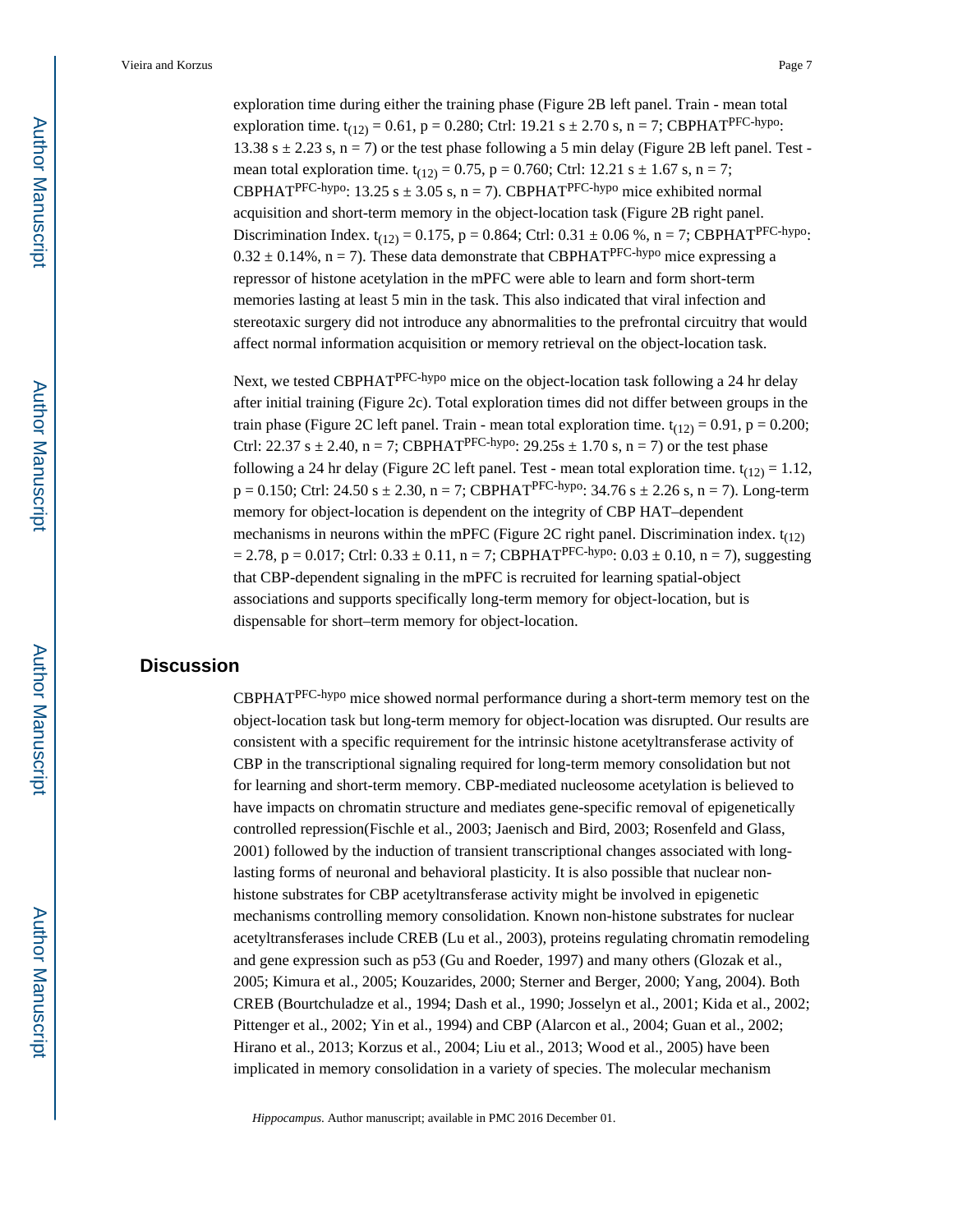underlying long-term memory consolidation involves CREB phosphorylation at S133, a necessary step to recruit CBP followed by transcriptional activation (Chrivia et al., 1993). In addition, NMDA receptor-dependent phosphorylation of CBP (S301) is also required for NMDA-induced transcription(Impey et al., 2002). Thus, a CBP HAT-dependent mechanism is capable of integrating complex neuronal signals into changes in gene expression for prolonged periods of time required for memory consolidation. Under the circumstances when only a transcription factor is activated while CBP has eliminated HAT activity as it is in the case of CBPHATPFC-hypo mutant, CBP acts as a repressor by preventing recruitment of other coactivators and blocking expression of those genes that require CBP–dependent acetylation underlying memory consolidation.

There is growing evidence that coinciding chromatin modulation based circuit plasticity in the mPFC and hippocampus may control learning and system level memory consolidation. We have recently demonstrated that contextual fear discrimination involves CBP HATdependent changes in the mPFC circuit (Vieira et al., 2014) in addition to previously described neurogenesis-based circuit plasticity in the hippocampus related to enhanced pattern separation (Aimone et al., 2011; Sahay et al., 2011a; Sahay et al., 2011b). In fact, environment-induced adult neurogenesis is extrinsically regulated by CBP function in mature hippocampal granule cells (Lopez-Atalaya et al., 2011). Furthermore, DNAmethylation based chromatin changes in the mPFC have been linked to hippocampusdependent associative learning experience (Miller et al., 2010). In addition, an increase in histone acetylation in the mPFC (Stafford et al., 2012) and specific histone modifications around individual BDNF gene promoters in the mPFC (Bredy et al., 2007) were connected to extinction of conditioned fear, whereas intrahippocampal delivery of histone deacetylase inhibitors facilitates fear extinction (Lattal et al., 2007). Evidence from the spatial memory task in this study indicates that nuclear protein acetylation-dependent mechanism in the mPFC complements a previously reported requirement for CBP function in the hippocampus for object-location memory (Barrett et al., 2011). These data suggest that parallel mechanisms of epigenetic regulation in both the mPFC and hippocampus support system level memory consolidation by interleaving memories into existing related memory network across differentially functioning modules (Preston and Eichenbaum, 2013).

In contrast to previous studies demonstrating normal performance on the object-location task in absence of the mPFC (Barker et al., 2007; Ennaceur et al., 1997), we observed a deficit on the object-location task during a long-term memory test (but not a short-term memory test) in the CBPHATPFC-hypo mice. Nonselective excitotoxic lesions to prefrontal neurons induced by bilateral injections of N-methyl-D-aspartate (NMDA) did not result in abnormalities in the performance on the object-location task after 5 min or 15 min delays (Barker et al., 2007; Ennaceur et al., 1997). However, bilateral lesions to dopaminergic terminals within the infralimbic (IL) mPFC induced by infusions of 6-hydroxydopamine (6- OHDA) showed significant effect for treatment on the object-location task after 10 min delay (Nelson et al., 2011) indicating that selective catecholamine depletion within the IL can produce deficit in object-location memory. There are at least four possibilities for this discrepancy. First, learning systems appear to work in parallel; when one is disconnected, another may overcome the deficit. For example, the mPFC can compensate for absence of the dorsal hippocampus in contextual fear learning(Zelikowsky et al., 2013). In the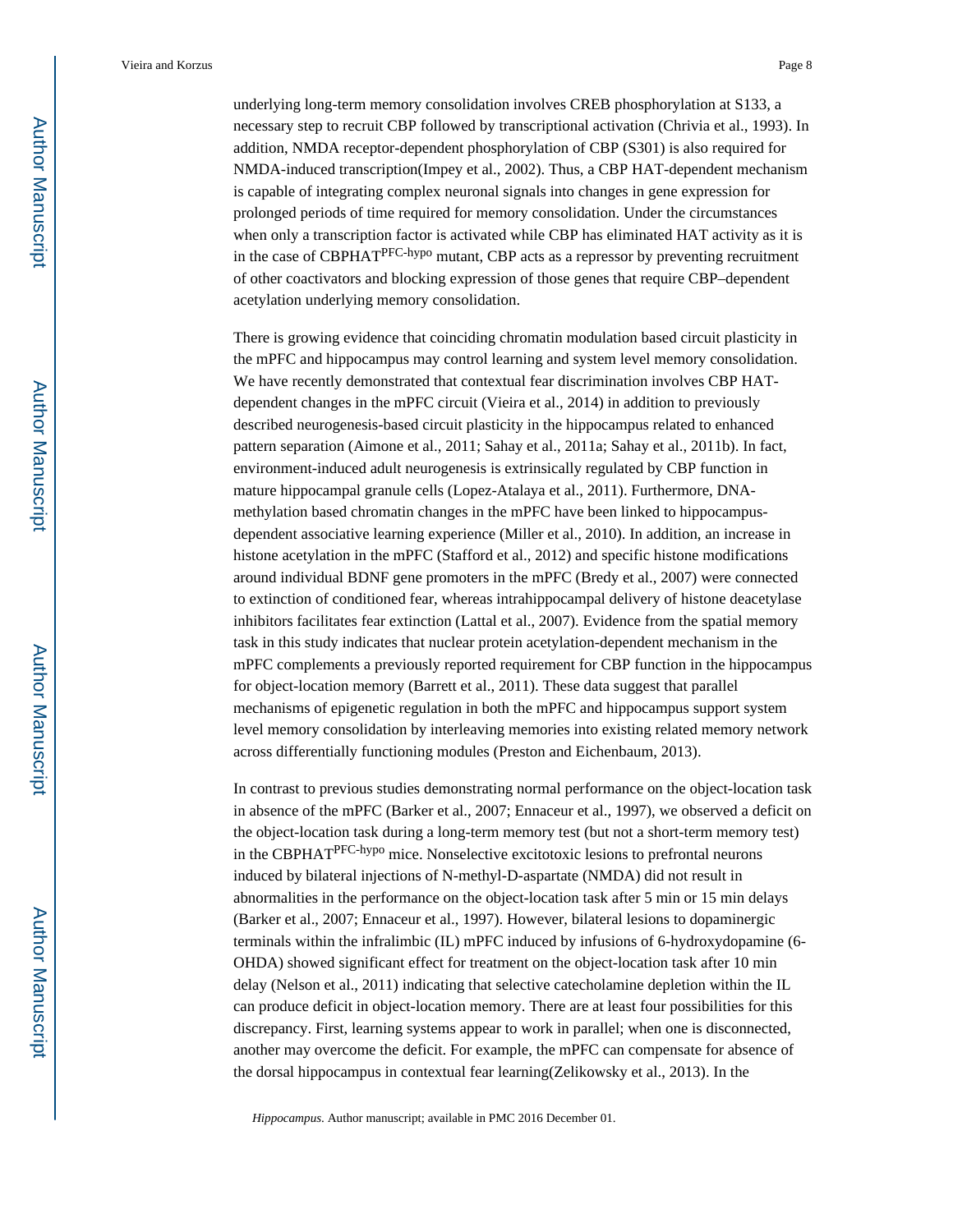CBPHATPFC-hypo, the mPFC network is present during learning and able to encode information for short-term use (which eliminates compensatory mechanism) but unable to encode long-term memory. In addition, selective depletion of dopaminergic innervations in the infralimic subdivision of the mPFC without interruption of other components of mPFC circuits resulted in a deficit in the object-location task (Nelson et al., 2011) demonstrating again that when the mPFC circuit is present, compensatory mechanisms may not be available. Noteworthy, the dopaminergic system in the mPFC controls working memory (Goldman-Rakic, 1998; Robbins, 2000) and long-term object-location memory (Nagai et al., 2007). Thus, it is likely that other brain circuits may compensate for the absence of the mPFC in learning on the object-location task. Second, our object-location task differs form the task described in (Barker et al., 2007). While others used a testing box with wooden walls, we used visual cues attached to the transparent walls and were visible to the testing chamber. Thus, our object-location task provides more topographical cues in a more complex context and may involve different rule learning. Spatial memory (i.e. detecting the change of spatial location of a familiar object) allows for selection a novel stimulus (i.e. object spatial relationship in context) from one that has been encountered previously. While, excitotoxic mPFC lesions or its inactivation with lidocaine do not produce any effect on the performance in the object-location task, they yield a strong deficit in a version of the spatial memory task referred to as object-in-place (Barker et al., 2007; Ennaceur et al., 1997; Hannesson et al., 2004). Thus, the discrepancy between this study and Barker et al, 2007 may arise from differences in task demands such as the requirement for specific rule learning. Third, it is possible that the mPFC is only required for long-term memory in the object-location task but not for short-term memory. A specific role for the mPFC for strategic control over memory retrieval processes has been proposed before (Depue, 2012; Preston and Eichenbaum, 2013). In addition, inactivation of the mPFC resulted in delayspecific context fear memory deficit, specifically the mPFC was required for remote memory recall but not for recent memories (Bontempi et al., 1999; Frankland et al., 2004; Maviel et al., 2004; Wiltgen et al., 2004). However, it is quite unlikely that cortical reorganization of memories would occur within 24 hr.

These data demonstrate that the CBPHAT<sup>PFC-hypo</sup> mice provide an effective model to test the role of the mPFC circuitry in spatial memory consolidation by showing a delaydependent effect. CBPHATPFC-hypo mice displayed normal information acquisition and normal short-term memory; however, long-term memory for object-location was disrupted. These data suggest that spatial memory involves CBP-dependent encoding of specific information into mPFC neural networks, that is required for appropriate behavioral response following a 24 hr delay, in addition to previously described neural plasticity associated with hippocampus-dependent spatial learning.

#### **Acknowledgments**

This work was supported by the NIH/NIMH grant MH086078 (to E.K.), Ford Fellowship (to P.A.V.). We thank A. Bana, and A. Hiroto for their technical assistance.

Grant Sponsor: NIH/NIMH; Grant number: MH086078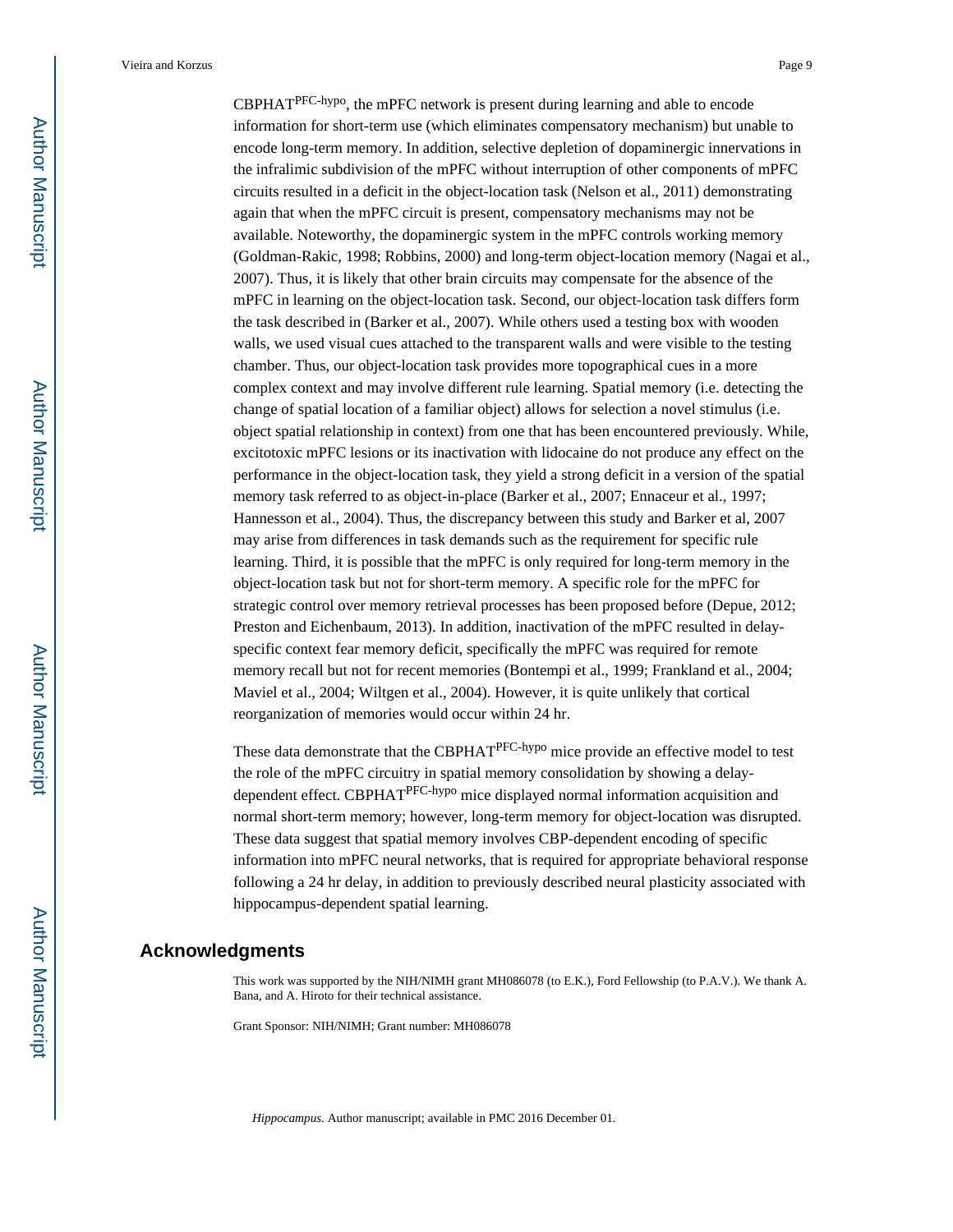### **References**

- Aimone JB, Deng W, Gage FH. Resolving new memories: a critical look at the dentate gyrus, adult neurogenesis, and pattern separation. Neuron. 2011; 70(4):589–96. [PubMed: 21609818]
- Alarcon JM, Malleret G, Touzani K, Vronskaya S, Ishii S, Kandel ER, Barco A. Chromatin acetylation, memory, and LTP are impaired in CBP+/- mice: a model for the cognitive deficit in Rubinstein-Taybi syndrome and its amelioration. Neuron. 2004; 42(6):947–59. [PubMed: 15207239]
- Bannister AJ, Kouzarides T. The CBP co-activator is a histone acetyltransferase. Nature. 1996; 384(6610):641–3. [PubMed: 8967953]
- Barker GR, Bird F, Alexander V, Warburton EC. Recognition memory for objects, place, and temporal order: a disconnection analysis of the role of the medial prefrontal cortex and perirhinal cortex. J Neurosci. 2007; 27(11):2948–57. [PubMed: 17360918]
- Barker GR, Warburton EC. When is the hippocampus involved in recognition memory? J Neurosci. 2011; 31(29):10721–31. [PubMed: 21775615]
- Barrett RM, Malvaez M, Kramar E, Matheos DP, Arrizon A, Cabrera SM, Lynch G, Greene RW, Wood MA. Hippocampal focal knockout of CBP affects specific histone modifications, long-term potentiation, and long-term memory. Neuropsychopharmacology. 2011; 36(8):1545–56. [PubMed: 21508930]
- Bontempi B, Laurent-Demir C, Destrade C, Jaffard R. Time-dependent reorganization of brain circuitry underlying long-term memory storage. Nature. 1999; 400(6745):671–5. [PubMed: 10458162]
- Bourtchuladze R, Frenguelli B, Blendy J, Cioffi D, Schutz G, Silva AJ. Deficient long-term memory in mice with a targeted mutation of the cAMP- responsive element-binding protein. Cell. 1994; 79(1): 59–68. [PubMed: 7923378]
- Bredy TW, Wu H, Crego C, Zellhoefer J, Sun YE, Barad M. Histone modifications around individual BDNF gene promoters in prefrontal cortex are associated with extinction of conditioned fear. Learn Mem. 2007; 14(4):268–76. [PubMed: 17522015]
- Burgess N, Maguire EA, O'Keefe J. The human hippocampus and spatial and episodic memory. Neuron. 2002; 35(4):625–41. [PubMed: 12194864]
- Cetin A, Komai S, Eliava M, Seeburg PH, Osten P. Stereotaxic gene delivery in the rodent brain. Nat Protoc. 2006; 1(6):3166–73. [PubMed: 17406580]
- Chawla S, Hardingham GE, Quinn DR, Bading H. CBP: a signal-regulated transcriptional coactivator controlled by nuclear calcium and CaM kinase IV. Science. 1998; 281(5382):1505–9. [PubMed: 9727976]
- Chen G, Zou X, Watanabe H, van Deursen JM, Shen J. CREB binding protein is required for both short-term and long-term memory formation. J Neurosci. 2010; 30(39):13066–77. [PubMed: 20881124]
- Chrivia JC, Kwok RP, Lamb N, Hagiwara M, Montminy MR, Goodman RH. Phosphorylated CREB binds specifically to the nuclear protein CBP. Nature. 1993; 365(6449):855–9. [PubMed: 8413673]
- Dash PK, Hochner B, Kandel ER. Injection of the cAMP-responsive element into the nucleus of Aplysia sensory neurons blocks long-term facilitation. Nature. 1990; 345(6277):718–21. [PubMed: 2141668]
- Depue BE. A neuroanatomical model of prefrontal inhibitory modulation of memory retrieval. Neurosci Biobehav Rev. 2012; 36(5):1382–99. [PubMed: 22374224]
- Ennaceur A, Neave N, Aggleton JP. Spontaneous object recognition and object location memory in rats: the effects of lesions in the cingulate cortices, the medial prefrontal cortex, the cingulum bundle and the fornix. Exp Brain Res. 1997; 113(3):509–19. [PubMed: 9108217]
- Ferraro TN, Golden GT, Smith GG, St Jean P, Schork NJ, Mulholland N, Ballas C, Schill J, Buono RJ, Berrettini WH. Mapping loci for pentylenetetrazol-induced seizure susceptibility in mice. J Neurosci. 1999; 19(16):6733–9. [PubMed: 10436030]
- Fischle W, Wang Y, Allis CD. Binary switches and modification cassettes in histone biology and beyond. Nature. 2003; 425(6957):475–9. [PubMed: 14523437]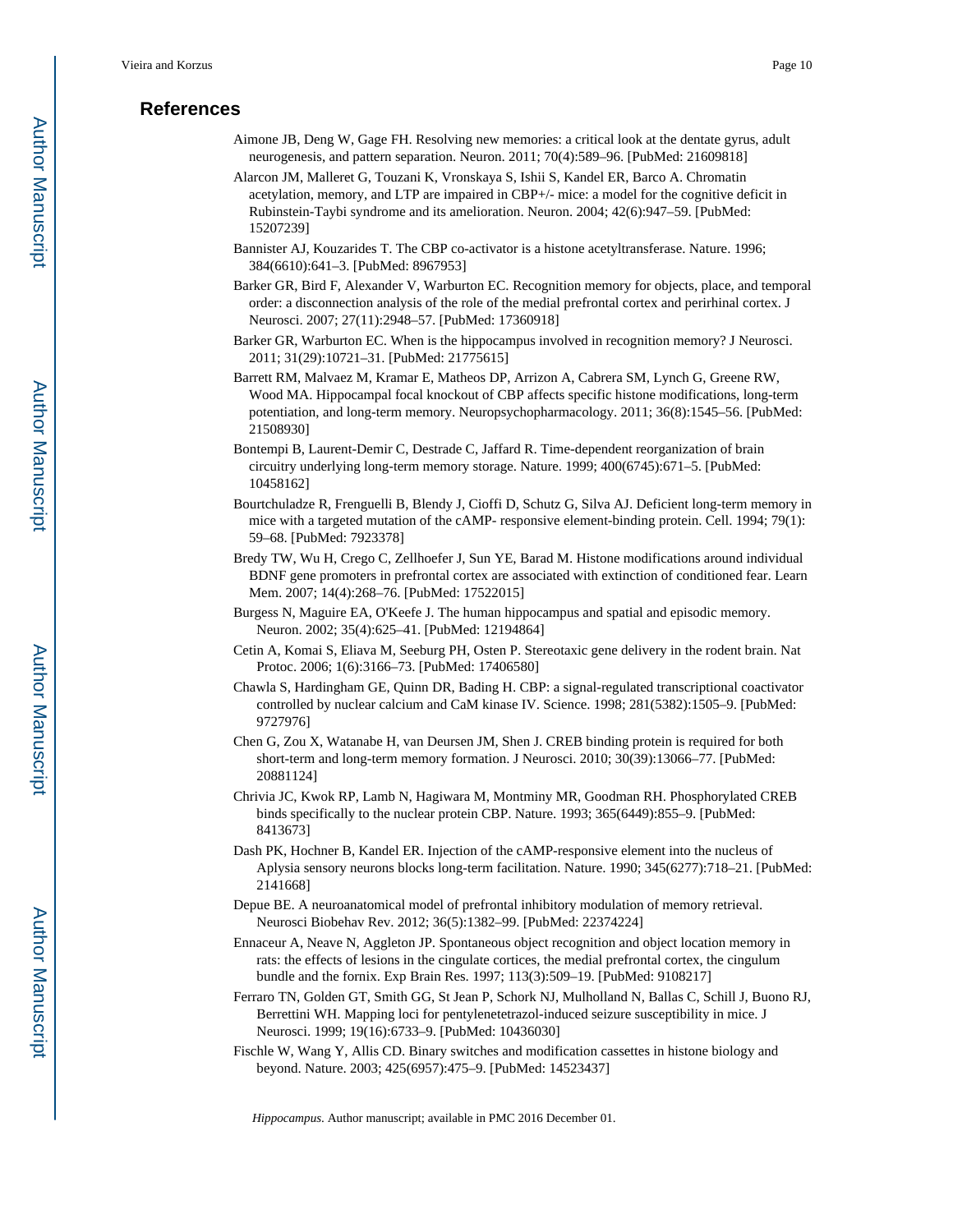- Fletcher PC, Henson RN. Frontal lobes and human memory: insights from functional neuroimaging. Brain. 2001; 124(Pt 5):849–81. [PubMed: 11335690]
- Floresco SB, Seamans JK, Phillips AG. Selective roles for hippocampal, prefrontal cortical, and ventral striatal circuits in radial-arm maze tasks with or without a delay. J Neurosci. 1997; 17(5): 1880–90. [PubMed: 9030646]
- Frankland PW, Bontempi B, Talton LE, Kaczmarek L, Silva AJ. The involvement of the anterior cingulate cortex in remote contextual fear memory. Science. 2004; 304(5672):881–3. [PubMed: 15131309]
- Fuster, J. The Prefrontal Cortex: Anatomy, Physiology, and Neuropsychology of the Frontal Lobe. Philadelphia: Lippincott-Raven; 1997.
- Ghosh A, Ginty DD, Bading H, Greenberg ME. Calcium regulation of gene expression in neuronal cells. J Neurobiol. 1994; 25(3):294–303. [PubMed: 7910846]
- Ghosh A, Greenberg ME. Calcium signaling in neurons: molecular mechanisms and cellular consequences. Science. 1995; 268(5208):239–47. [PubMed: 7716515]
- Ginty DD, Bonni A, Greenberg ME. Nerve growth factor activates a Ras-dependent protein kinase that stimulates c-fos transcription via phosphorylation of CREB. Cell. 1994; 77(5):713–25. [PubMed: 8205620]
- Ginty DD, Kornhauser JM, Thompson MA, Bading H, Mayo KE, Takahashi JS, Greenberg ME. Regulation of CREB phosphorylation in the suprachiasmatic nucleus by light and a circadian clock. Science. 1993; 260(5105):238–41. [PubMed: 8097062]
- Glozak MA, Sengupta N, Zhang X, Seto E. Acetylation and deacetylation of non-histone proteins. Gene. 2005; 363:15–23. [PubMed: 16289629]
- Goldman-Rakic PS. The cortical dopamine system: role in memory and cognition. Adv Pharmacol. 1998; 42:707–11. [PubMed: 9327997]
- Gonzalez GA, Yamamoto KK, Fischer WH, Karr D, Menzel P, Biggs W 3rd, Vale WW, Montminy MR. A cluster of phosphorylation sites on the cyclic AMP-regulated nuclear factor CREB predicted by its sequence. Nature. 1989; 337(6209):749–52. [PubMed: 2521922]
- Gu W, Roeder RG. Activation of p53 sequence-specific DNA binding by acetylation of the p53 Cterminal domain. Cell. 1997; 90(4):595–606. [PubMed: 9288740]
- Guan Z, Giustetto M, Lomvardas S, Kim JH, Miniaci MC, Schwartz JH, Thanos D, Kandel ER. Integration of long-term-memory-related synaptic plasticity involves bidirectional regulation of gene expression and chromatin structure. Cell. 2002; 111(4):483–93. [PubMed: 12437922]
- Hannesson DK, Vacca G, Howland JG, Phillips AG. Medial prefrontal cortex is involved in spatial temporal order memory but not spatial recognition memory in tests relying on spontaneous exploration in rats. Behav Brain Res. 2004; 153(1):273–85. [PubMed: 15219729]
- Hardingham GE, Chawla S, Cruzalegui FH, Bading H. Control of recruitment and transcriptionactivating function of CBP determines gene regulation by NMDA receptors and L-type calcium channels. Neuron. 1999; 22(4):789–98. [PubMed: 10230798]
- Hirano Y, Masuda T, Naganos S, Matsuno M, Ueno K, Miyashita T, Horiuchi J, Saitoe M. Fasting launches CRTC to facilitate long-term memory formation in Drosophila. Science. 2013; 339(6118):443–6. [PubMed: 23349290]
- Horst NK, Laubach M. The role of rat dorsomedial prefrontal cortex in spatial working memory. Neuroscience. 2009; 164(2):444–56. [PubMed: 19665526]
- Hunt SP, Pini A, Evan G. Induction of c-fos-like protein in spinal cord neurons following sensory stimulation. Nature. 1987; 328(6131):632–4. [PubMed: 3112583]
- Impey S, Fong AL, Wang Y, Cardinaux JR, Fass DM, Obrietan K, Wayman GA, Storm DR, Soderling TR, Goodman RH. Phosphorylation of CBP mediates transcriptional activation by neural activity and CaM kinase IV. Neuron. 2002; 34(2):235–44. [PubMed: 11970865]
- Jaenisch R, Bird A. Epigenetic regulation of gene expression: how the genome integrates intrinsic and environmental signals. Nat Genet. 2003; 33 Suppl:245–54. [PubMed: 12610534]
- Josselyn SA, Shi C, Carlezon WA Jr, Neve RL, Nestler EJ, Davis M. Long-term memory is facilitated by cAMP response element-binding protein overexpression in the amygdala. J Neurosci. 2001; 21(7):2404–12. [PubMed: 11264314]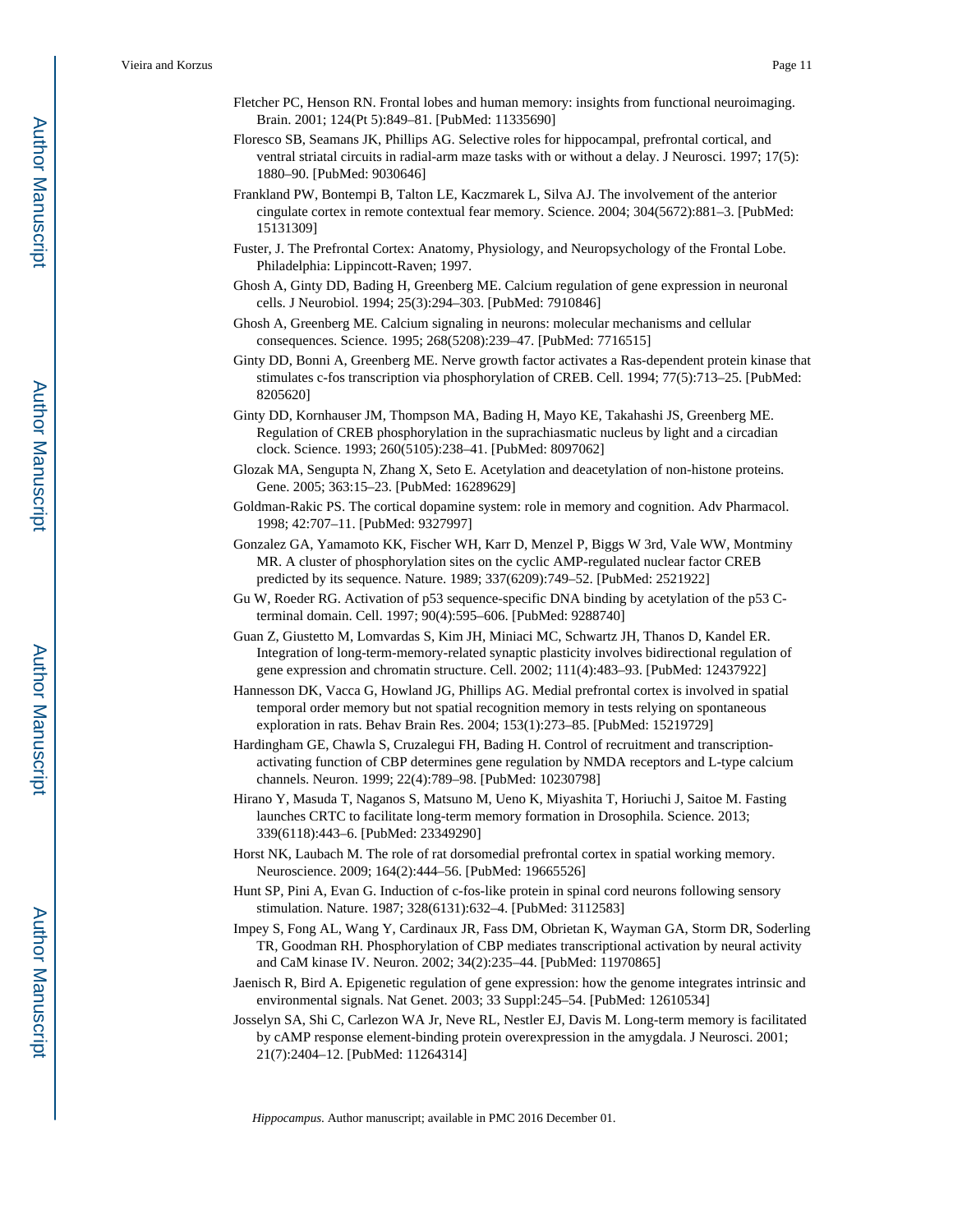- Kida S, Josselyn SA, de Ortiz SP, Kogan JH, Chevere I, Masushige S, Silva AJ. CREB required for the stability of new and reactivated fear memories. Nat Neurosci. 2002; 5(4):348–55. [PubMed: 11889468]
- Kimura A, Matsubara K, Horikoshi M. A decade of histone acetylation: marking eukaryotic chromosomes with specific codes. J Biochem. 2005; 138(6):647–62. [PubMed: 16428293]
- Korzus E, Rosenfeld MG, Mayford M. CBP histone acetyltransferase activity is a critical component of memory consolidation. Neuron. 2004; 42(6):961–72. [PubMed: 15207240]
- Korzus E, Torchia J, Rose DW, Xu L, Kurokawa R, McInerney EM, Mullen TM, Glass CK, Rosenfeld MG. Transcription factor-specific requirements for coactivators and their acetyltransferase functions. Science. 1998; 279(5351):703–7. [PubMed: 9445475]
- Kouzarides T. Acetylation: a regulatory modification to rival phosphorylation? EMBO J. 2000; 19(6): 1176–9. [PubMed: 10716917]
- Lattal KM, Barrett RM, Wood MA. Systemic or intrahippocampal delivery of histone deacetylase inhibitors facilitates fear extinction. Behav Neurosci. 2007; 121(5):1125–31. [PubMed: 17907845]
- Liu RY, Zhang Y, Baxter DA, Smolen P, Cleary LJ, Byrne JH. Deficit in long-term synaptic plasticity is rescued by a computationally predicted stimulus protocol. J Neurosci. 2013; 33(16):6944–9. [PubMed: 23595752]
- Lopez-Atalaya JP, Ciccarelli A, Viosca J, Valor LM, Jimenez-Minchan M, Canals S, Giustetto M, Barco A. CBP is required for environmental enrichment-induced neurogenesis and cognitive enhancement. EMBO J. 2011
- Lu Q, Hutchins AE, Doyle CM, Lundblad JR, Kwok RP. Acetylation of cAMP-responsive elementbinding protein (CREB) by CREB-binding protein enhances CREB-dependent transcription. J Biol Chem. 2003; 278(18):15727–34. [PubMed: 12595525]
- Maddox SA, Watts CS, Schafe GE. p300/CBP histone acetyltransferase activity is required for newly acquired and reactivated fear memories in the lateral amygdala. Learn Mem. 2013; 20(2):109–19. [PubMed: 23328899]
- Maguire EA, Burgess N, Donnett JG, Frackowiak RS, Frith CD, O'Keefe J. Knowing where and getting there: a human navigation network. Science. 1998; 280(5365):921–4. [PubMed: 9572740]
- Maguire EA, Burgess N, O'Keefe J. Human spatial navigation: cognitive maps, sexual dimorphism, and neural substrates. Curr Opin Neurobiol. 1999; 9(2):171–7. [PubMed: 10322179]
- Maviel T, Durkin TP, Menzaghi F, Bontempi B. Sites of neocortical reorganization critical for remote spatial memory. Science. 2004; 305(5680):96–9. [PubMed: 15232109]
- Miller CA, Gavin CF, White JA, Parrish RR, Honasoge A, Yancey CR, Rivera IM, Rubio MD, Rumbaugh G, Sweatt JD. Cortical DNA methylation maintains remote memory. Nat Neurosci. 2010; 13(6):664–6. [PubMed: 20495557]
- Morgan JI, Cohen DR, Hempstead JL, Curran T. Mapping patterns of c-fos expression in the central nervous system after seizure. Science. 1987; 237(4811):192–7. [PubMed: 3037702]
- Morris RG, Garrud P, Rawlins JN, O'Keefe J. Place navigation impaired in rats with hippocampal lesions. Nature. 1982; 297(5868):681–3. [PubMed: 7088155]
- Morris RG, Schenk F, Tweedie F, Jarrard LE. Ibotenate Lesions of Hippocampus and/or Subiculum: Dissociating Components of Allocentric Spatial Learning. Eur J Neurosci. 1990; 2(12):1016– 1028. [PubMed: 12106063]
- Nagai T, Takuma K, Kamei H, Ito Y, Nakamichi N, Ibi D, Nakanishi Y, Murai M, Mizoguchi H, Nabeshima T, et al. Dopamine D1 receptors regulate protein synthesis-dependent long-term recognition memory via extracellular signal-regulated kinase 1/2 in the prefrontal cortex. Learn Mem. 2007; 14(3):117–25. [PubMed: 17337702]
- Nelson AJ, Cooper MT, Thur KE, Marsden CA, Cassaday HJ. The effect of catecholaminergic depletion within the prelimbic and infralimbic medial prefrontal cortex on recognition memory for recency, location, and objects. Behav Neurosci. 2011
- O'Keefe J, Dostrovsky J. The hippocampus as a spatial map. Preliminary evidence from unit activity in the freely-moving rat. Brain Res. 1971; 34(1):171–5. [PubMed: 5124915]
- Peixoto L, Abel T. The Role of Histone Acetylation in Memory Formation and Cognitive Impairments. Neuropsychopharmacology. 2012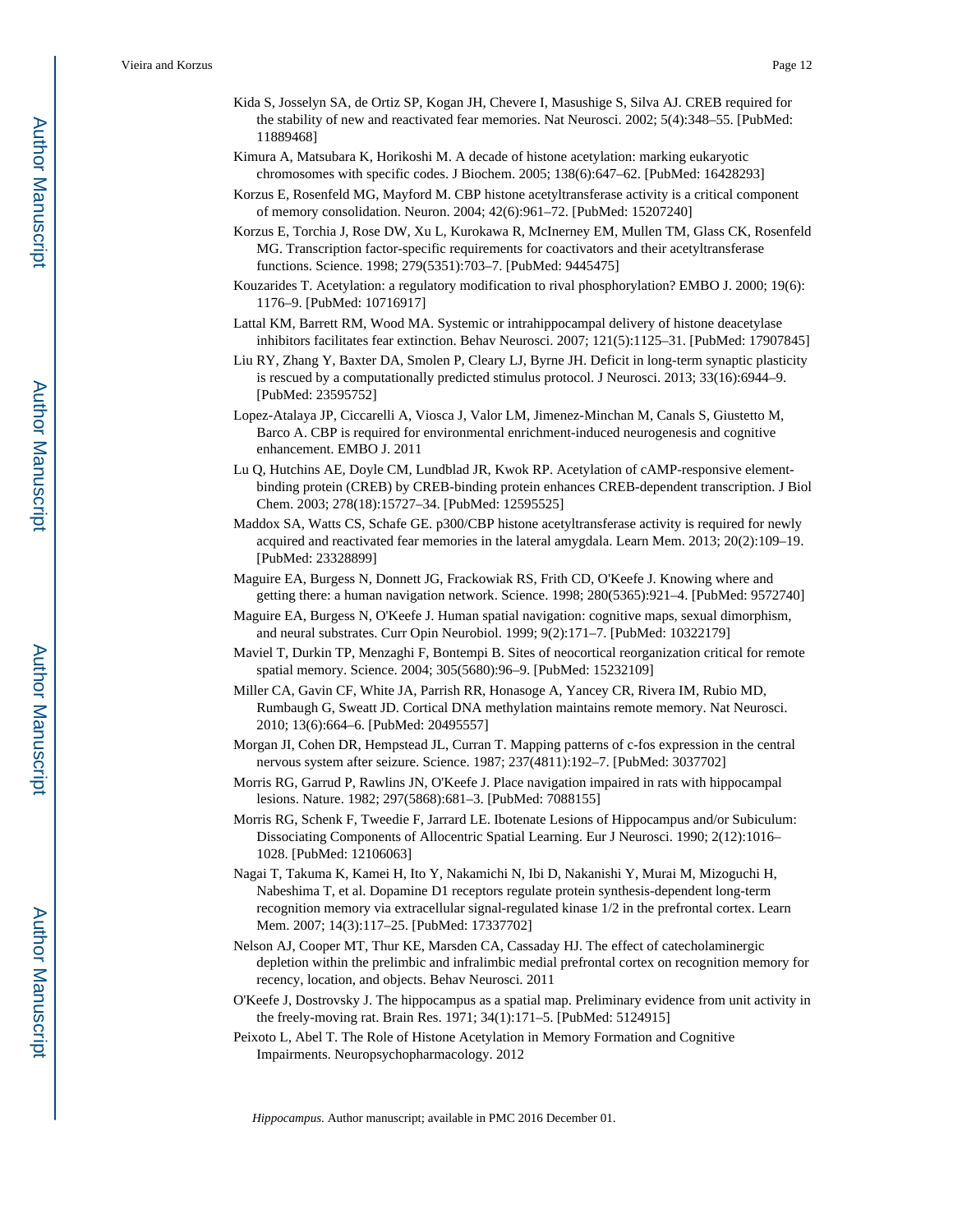- Pittenger C, Huang YY, Paletzki RF, Bourtchouladze R, Scanlin H, Vronskaya S, Kandel ER. Reversible inhibition of CREB/ATF transcription factors in region CA1 of the dorsal hippocampus disrupts hippocampus-dependent spatial memory. Neuron. 2002; 34(3):447–62. [PubMed: 11988175]
- Preston AR, Eichenbaum H. Interplay of hippocampus and prefrontal cortex in memory. Curr Biol. 2013; 23(17):R764–73. [PubMed: 24028960]
- Rawlins JN, Olton DS. The septo-hippocampal system and cognitive mapping. Behav Brain Res. 1982; 5(4):331–58. [PubMed: 7126316]
- Reijmers LG, Perkins BL, Matsuo N, Mayford M. Localization of a stable neural correlate of associative memory. Science. 2007; 317(5842):1230–3. [PubMed: 17761885]
- Robbins TW. Chemical neuromodulation of frontal-executive functions in humans and other animals. Exp Brain Res. 2000; 133(1):130–8. [PubMed: 10933217]
- Rosenfeld MG, Glass CK. Coregulator codes of transcriptional regulation by nuclear receptors. J Biol Chem. 2001; 276(40):36865–8. [PubMed: 11459854]
- Sahay A, Scobie KN, Hill AS, O'Carroll CM, Kheirbek MA, Burghardt NS, Fenton AA, Dranovsky A, Hen R. Increasing adult hippocampal neurogenesis is sufficient to improve pattern separation. Nature. 2011a; 472(7344):466–70. [PubMed: 21460835]
- Sahay A, Wilson DA, Hen R. Pattern separation: a common function for new neurons in hippocampus and olfactory bulb. Neuron. 2011b; 70(4):582–8. [PubMed: 21609817]
- Schoenenberger P, Gerosa D, Oertner TG. Temporal control of immediate early gene induction by light. PLoS One. 2009; 4(12):e8185. [PubMed: 19997631]
- Siapas AG, Lubenov EV, Wilson MA. Prefrontal phase locking to hippocampal theta oscillations. Neuron. 2005; 46(1):141–51. [PubMed: 15820700]
- Stafford JM, Raybuck JD, Ryabinin AE, Lattal KM. Increasing histone acetylation in the hippocampus-infralimbic network enhances fear extinction. Biol Psychiatry. 2012; 72(1):25–33. [PubMed: 22290116]
- Sterner DE, Berger SL. Acetylation of histones and transcription-related factors. Microbiol Mol Biol Rev. 2000; 64(2):435–59. [PubMed: 10839822]
- Sweatt JD. Experience-dependent epigenetic modifications in the central nervous system. Biol Psychiatry. 2009; 65(3):191–7. [PubMed: 19006788]
- Tischmeyer W, Grimm R. Activation of immediate early genes and memory formation. Cell Mol Life Sci. 1999; 55(4):564–74. [PubMed: 10357227]
- Tsien JZ, Huerta PT, Tonegawa S. The essential role of hippocampal CA1 NMDA receptor-dependent synaptic plasticity in spatial memory. Cell. 1996; 87(7):1327–38. [PubMed: 8980238]
- Valor LM, Pulopulos MM, Jimenez-Minchan M, Olivares R, Lutz B, Barco A. Ablation of CBP in forebrain principal neurons causes modest memory and transcriptional defects and a dramatic reduction of histone acetylation but does not affect cell viability. J Neurosci. 2011; 31(5):1652–63. [PubMed: 21289174]
- Vieira PA, Lovelace JW, Corches A, Rashid AJ, Josselyn SA, Korzus E. Prefrontal consolidation supports the attainment of fear memory accuracy. Learn Mem. 2014; 21(8):394–405. [PubMed: 25031365]
- Wiltgen BJ, Brown RA, Talton LE, Silva AJ. New circuits for old memories: the role of the neocortex in consolidation. Neuron. 2004; 44(1):101–8. [PubMed: 15450163]
- Wood MA, Kaplan MP, Park A, Blanchard EJ, Oliveira AM, Lombardi TL, Abel T. Transgenic mice expressing a truncated form of CREB-binding protein (CBP) exhibit deficits in hippocampal synaptic plasticity and memory storage. Learn Mem. 2005; 12(2):111–9. [PubMed: 15805310]
- Yang XJ. Lysine acetylation and the bromodomain: a new partnership for signaling. Bioessays. 2004; 26(10):1076–87. [PubMed: 15382140]
- Yin JC, Wallach JS, Del Vecchio M, Wilder EL, Zhou H, Quinn WG, Tully T. Induction of a dominant negative CREB transgene specifically blocks long-term memory in Drosophila. Cell. 1994; 79(1):49–58. [PubMed: 7923376]
- Zelikowsky M, Bissiere S, Hast TA, Bennett RZ, Abdipranoto A, Vissel B, Fanselow MS. Prefrontal microcircuit underlies contextual learning after hippocampal loss. Proc Natl Acad Sci U S A. 2013; 110(24):9938–43. [PubMed: 23676273]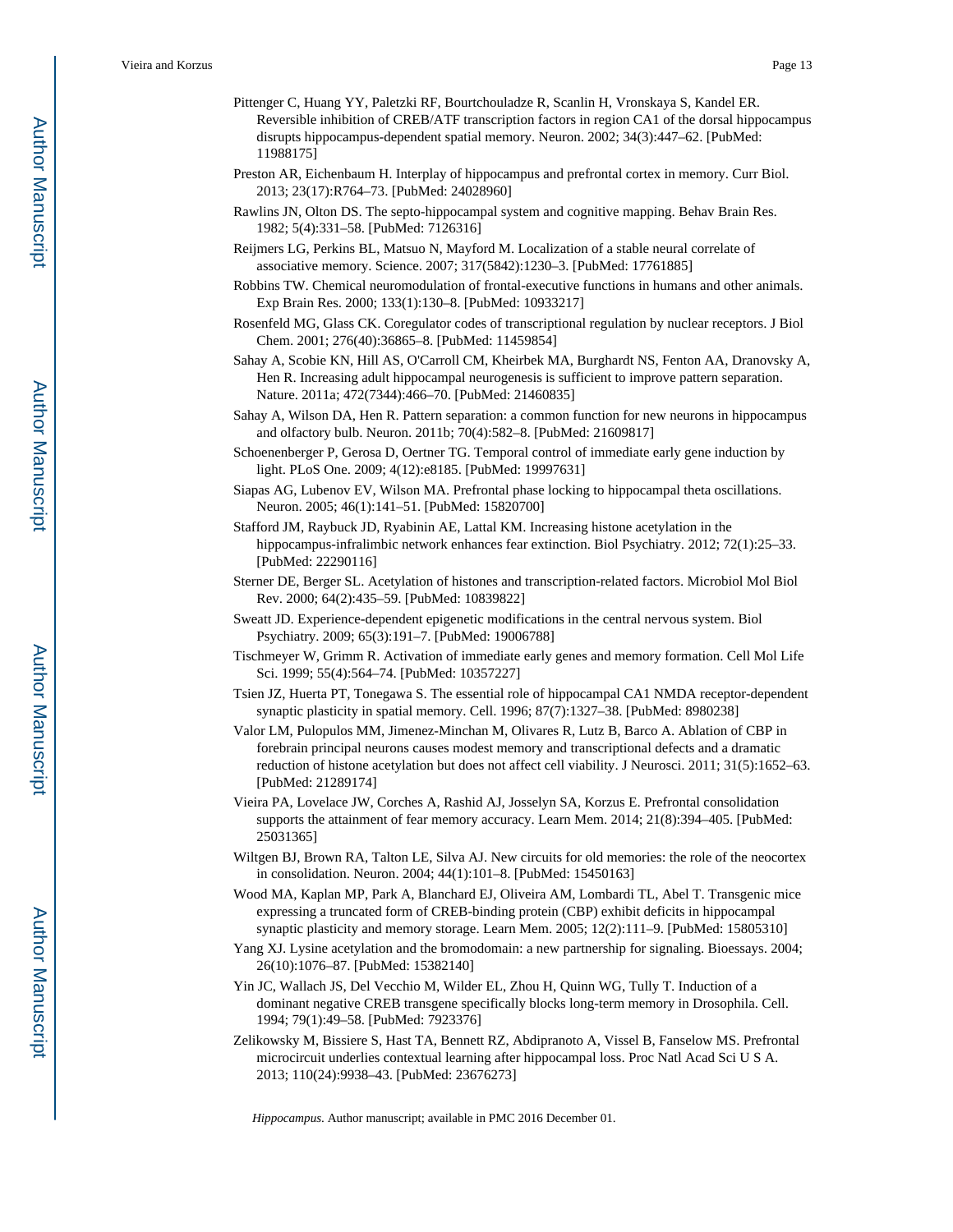

#### **Figure 1.**

CBP HAT transgene expressed in mPFC neurons (CBP HAT<sup>PFC-hypo</sup> mice) blocks expression of *c-Fos*, but not CREB phosphorylation.

(**A**) Viral-mediated delivery to the mPFC. Long-term expression HSV1 viruses carrying CBP HAT (HSV-1/CBP HAT-IRES2-EGFP) or eGFP as the control (HSV-1/-EGFP) were injected into the mouse mPFC. To determine the pattern of GFP-tagged virus expression, the imaged tissue was compared to a standard mouse atlas and areas of maximal GFP expression were labeled as injection sites. (**B**) A representative image (50-micrometer zstack) of mPFC viral infection showed the precision of our viral-targeting procedures. Green, GFP. PL, prelimbic cortex. IL, infralimbic cortex. ACd, dorsal anterior cingulate. (**C-D**) Expressed CBP HAT in the mPFC blocks expression of *c-Fos ((C)*, but not p-CREB (D), in the mPFC in CBP HAT<sup>PFC-hypo</sup> mice. To determine the biochemical effects of viral infection with CBP HAT, the brains of infected animals were compared to controls in a standard IHC analysis. (C, *top*) Cells expressing viral CBP HAT showed significantly lower levels of c-Fos compared to GFP control cells. (**C**, *bottom*) Graph showing normalized c-Fos intensity in the CBP HAT<sup>PFC-hypo</sup> and control mice (**D**, *top*) CBP HAT viral infection had no effect on the expression of phosphorylated CREB in CBP HAT<sup>PFC-hypo</sup> and control mice. (**D**, *bottom*) Graph showing normalized P-CREB intensity in the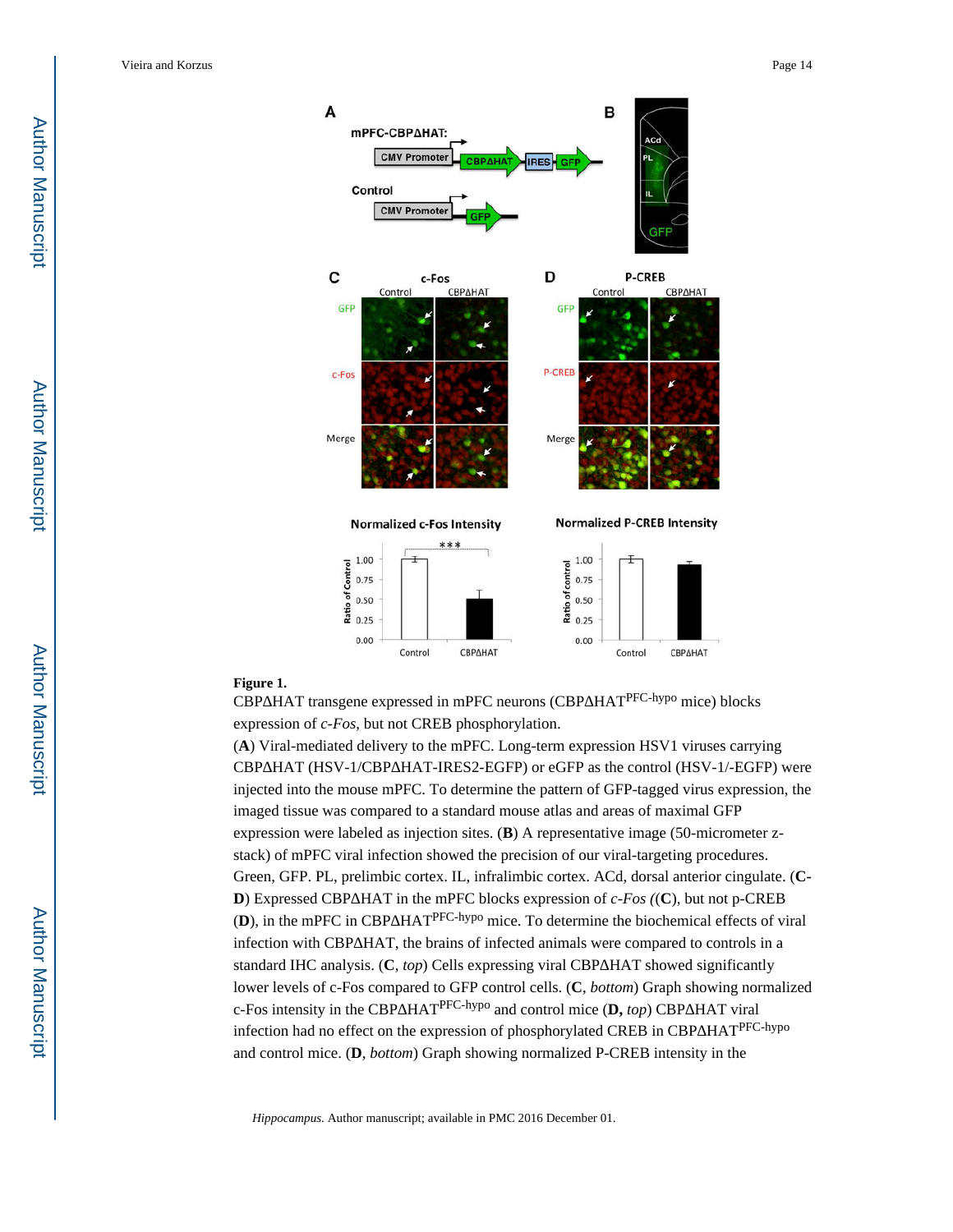CBP HAT<sup>PFC-hypo</sup> and control mice. Representative images show GFP (in green) and c-Fos or p-CREB (in red). The asterisks indicate statistical significance: \*\*\*,  $p < 0.001$ .